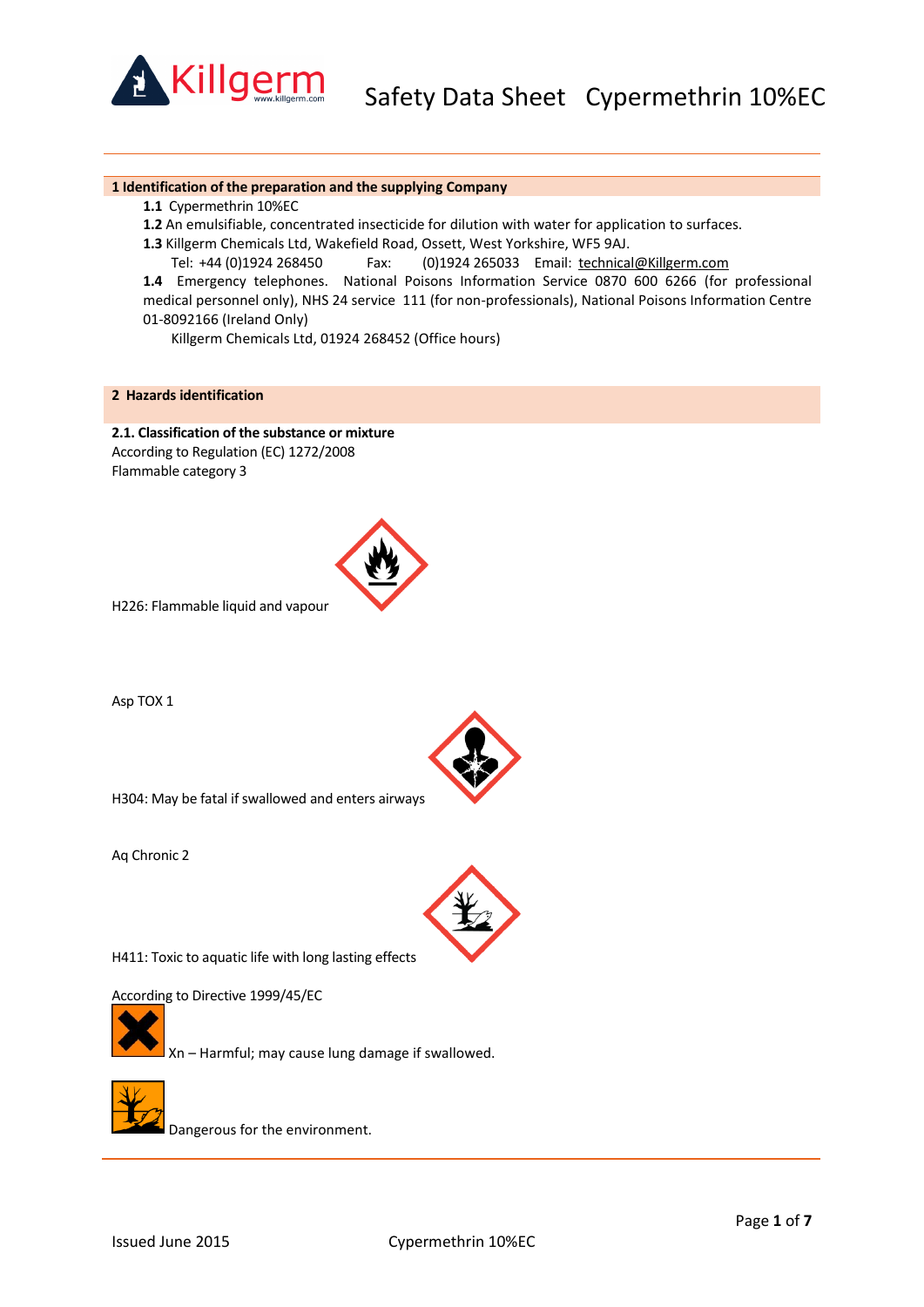

F – Flammable.

## **2.2. Label elements**

The following safety phrases are appropriate (Directive 1999/45/EC): S2- Keep out of the reach of children. S7- Keep container tightly closed. S16-Keep away from sources of ignition- No Smoking The following precautionary phrases are appropriate (Regulation (EC) 1272/2008): P210: Keep away from heat/sparks/open flames/hot surfaces – No smoking P233: Keep container tightly closed P240: Ground/bond container and receiving equipment P241: Use explosion-proof electrical/ventilating/light/…/equipment P242: Use only non-sparking tools P243: Take precautionary measures against static discharge P280: Wear protective gloves/protective clothing/eye protection/face protection P303+361+353: IF ON SKIN (or hair): Remove/Take off immediately all contaminated clothing. Rinse skin with water/shower

P370+378: In case of fire: Use (see section 5) for extinction

P403+235: Store in a well-ventilated place. Keep cool

P273: Avoid release to the environment

P391: Collect spillage

P501: Dispose of contents/container in accordance with national regulations

P301+310: IF SWALLOWED: Immediately call a POISON CENTER or doctor/physician

P331: Do NOT induce vomiting

## **2.3. Other hazard**

### **3 Composition and information on ingredients**

## **3.2. Mixtures Hazardous Components in Product**

| Ingredient                         | Classification                                                                                                                                                                                                                                                                                                                                 | Concentration           | R Phrases      | H Phrases                                                                                                                             |
|------------------------------------|------------------------------------------------------------------------------------------------------------------------------------------------------------------------------------------------------------------------------------------------------------------------------------------------------------------------------------------------|-------------------------|----------------|---------------------------------------------------------------------------------------------------------------------------------------|
| Name                               |                                                                                                                                                                                                                                                                                                                                                |                         |                |                                                                                                                                       |
| Cypermethrin tech<br>CAS No:52315- | Acute toxicity, Oral -<br>Category 4<br>Acute toxicity,                                                                                                                                                                                                                                                                                        | (Xn)<br>10.7%w/w<br>N.) | R20/22. R50/53 | H <sub>302</sub> - Harmful if<br>swallowed.<br>H332 - Harmful if                                                                      |
| $07 - 8$                           | Inhalation - Category<br>4 - Specific Target<br>Organ Toxicity -<br>Single exposure -<br>Respiratory tract<br>irritation -<br>Category 3 -<br>Hazardous to the<br>aquatic environment -<br>Acute hazard -<br>(Aquatic Acute 1)<br>Hazardous to the<br>aquatic environment -<br>Chronic hazard -<br>Category 1 - Warning<br>(Aquatic Chronic 1) |                         |                | inhaled.<br>H335 - May<br>cause respiratory<br>irritation.<br>H410 - Very toxic<br>to aquatic life with<br>lasting<br>long<br>effects |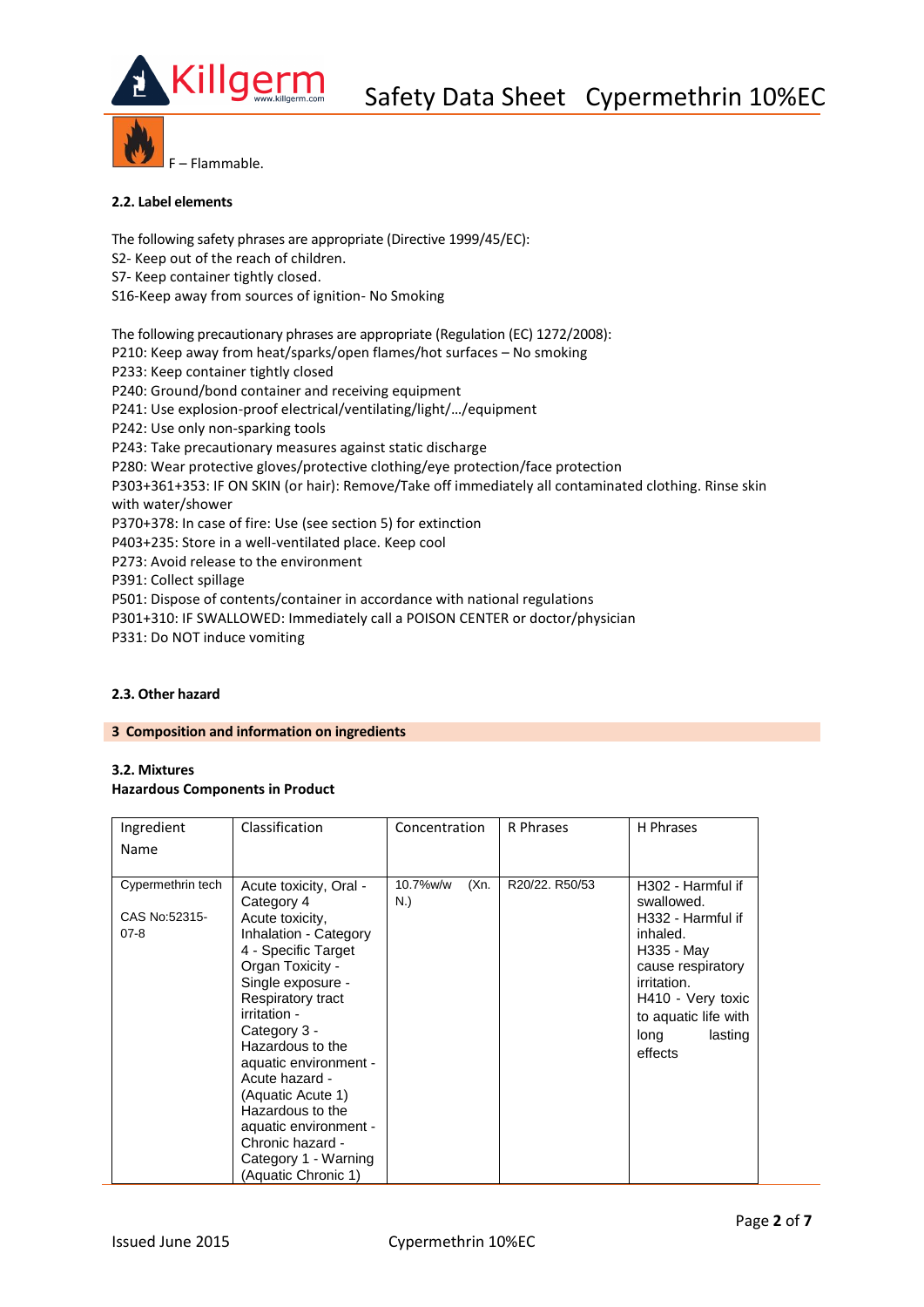

# Safety Data Sheet Cypermethrin 10%EC

| <b>Emulsifiers</b> | Eye Dam. 1.: Skin<br>irritation 2.; Flam.<br>Liquid $3$ .:<br>Specific Target Organ<br>Toxicity after Single<br>Exposure (STOT SE)<br>3.             | 4.3%w/w (Xi.) | R38, R10, R41, R67       | H335<br>H336<br>&<br>H315,<br>H318,<br>H <sub>226</sub>                                                                                                                              |
|--------------------|------------------------------------------------------------------------------------------------------------------------------------------------------|---------------|--------------------------|--------------------------------------------------------------------------------------------------------------------------------------------------------------------------------------|
| Aromatic solvent   | Target organ toxicant<br>(central nervous<br>system): Category 3.<br>Aspiration toxicant:<br>Category 1.<br>Chronic aquatic<br>toxicant: Category 2. | 85.0%w/w (N.) | R51/53, R65, R66.<br>R67 | H304: May be<br>fatal if swallowed<br>and enters<br>airways. H336:<br>May cause<br>drowsiness or<br>dizziness.<br>H411:<br>Toxic<br>to<br>aquatic life with<br>long lasting effects. |

See section 16 for full text of R-phrases, H phrases and hazard classification of ingredients.

### **4 First Aid measures**

## **4.1. Description of first aid measures**

Ingestion (swallowing): Do not induce vomiting. Get medical attention. Wash out mouth with water. If spontaneous vomiting has occurred keep patient at rest, ensuring airways are clear and phone for an ambulance with oxygen facilities

Inhalation: Remove to fresh air. Loosen clothing at neck. Keep at rest. Get medical attention

Skin contact: Remove contaminated clothing. Wash off with soap and water. Get medical attention.

Eye contact: Flush thoroughly with eye wash solution or clean water for 15 minutes. Get medical attention

**4.2. Most important symptoms and effects, both acute and delayed:** Main hazard is aspiration into the lungs resulting in chemical pneumonitis . See also para 11.1

**4.3. Indication of any immediate medical attention and special treatment needed** …See 4.2

**5 Fire-fighting measures**

**5.1. Extinguishing media:** Use dry powder or foam fire extinguishers. DO NOT USEWATER JET.

**5.2. Special hazards arising from the substance or mixture:** Toxic fumes will be evolved in a fire

**5.3. Advice for fire-fighters:** Self-contained breathing apparatus should be worn by fire fighters

### **6 Accidental release measures**

**6.1. Personal precautions, protective equipment and emergency procedures:** Wear appropriate PPE.

**6.2. Environmental precautions:** Do not allow to enter sewers/surface or ground water

**6.3. Methods and material for containment and cleaning up:** Absorb in sand, earth or proprietary product, shovel into a marked container and contact a waste disposal firm or suppliers for disposal advice. Wash

area with water.

**6.4. Reference to other sections:**

**7 Handling and storage**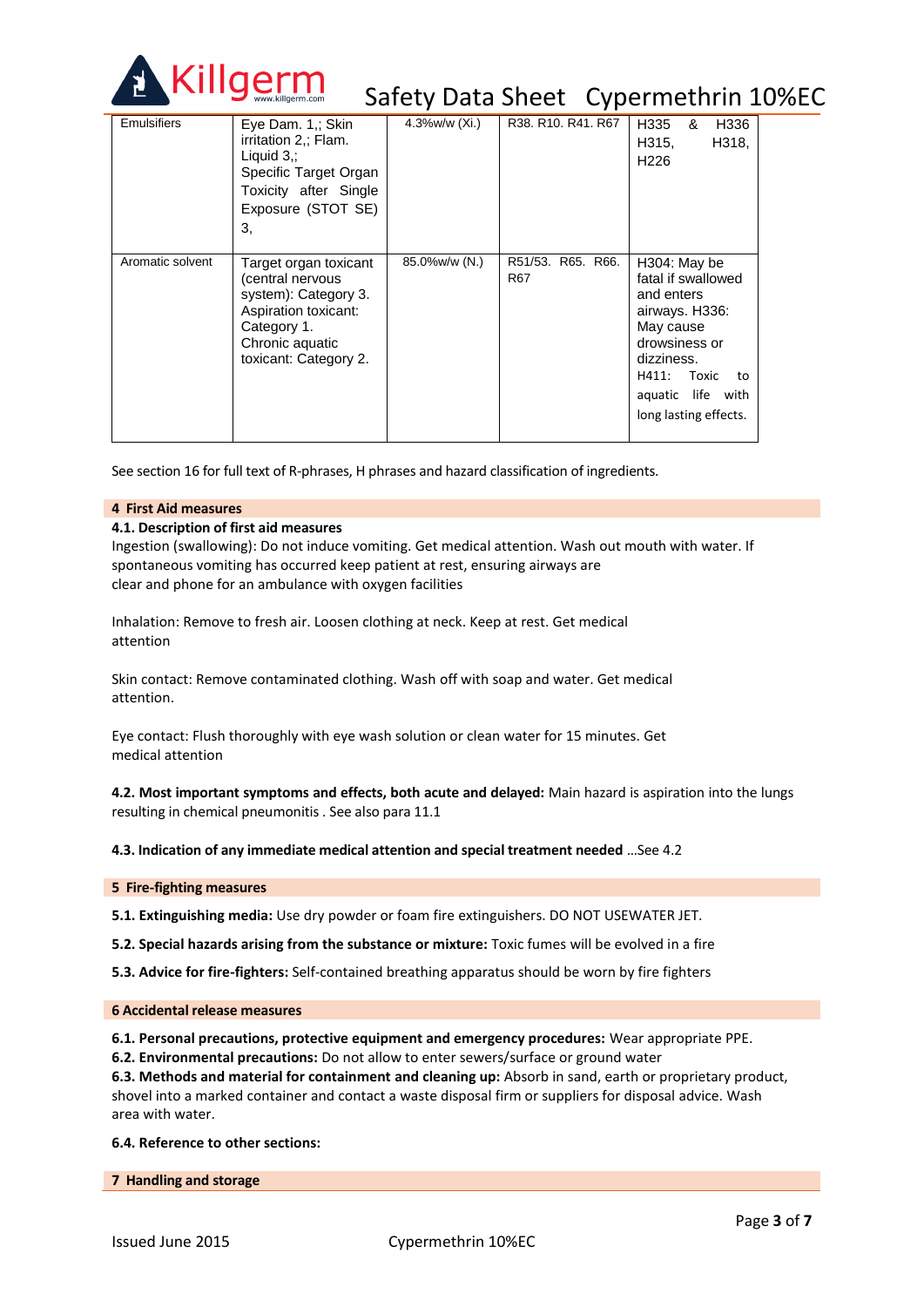

## **7.1. Precautions for safe handling**

This product is subject to the Food and Environment Protection Act, 1985 and The Control of Pesticides Regulations 1986 made under it. The product must be used and stored only in accordance with the product label.

The (COSHH) Control of Substances Hazardous to health Regulations 2002 may apply to the use of this product at work. Wear suitable protective clothing, gloves and eye/face protection. AVOID EXCESSIVE CONTAMINATION OF COVERALLS AND LAUNDER REGULARLY. Do not breathe spray. Otherwise wear respiratory protective equipment and eye protection (see HSE Guidance Booklet HS(G)53: "The Selection, Use and Maintenance of Respiratory Protective Equipment – a practical guide"). DO NOT CONTAMINATE FOODSTUFFS, EATING UTENSILS OR FOOD

CONTACT SURFACES. COVERWATER STORAGE TANKS before application. This material and its container must be disposed of in a safe way. WHEN USING, DO NOT EAT, DRINK OR SMOKE. UNPROTECTED PERSONS AND ANIMALS SHOULD BE KEPT AWAY FROM TREATED AREAS UNTIL SURFACES ARE DRY. REMOVE OR COVER ALL FISH TANKS AND BOWLS before application. Do not contaminate water bodies or watercourses with chemicals or used container. AVOID ALL CONTACTWITH PLANT LIFE. DO NOT APPLYDIRECTLY TO LIVESTOCK AND POULTRY. If swallowed, do not induce vomiting: seek medical advice immediately and show this container label. WASH SPLASHES from skin or eyes immediately. WASH HANDS AND EXPOSED SKIN before meals and after use. Use biocides safely. Always read the label & product information before use.

Read safety data sheet before using this product.

## **7.2. Conditions for safe storage, including any incompatibilities**

Keep only in the original container. Keep container tightly closed. KEEP IN A SAFE PLACE. Keep out of the reach of children.

Keep away from sources of ignition – No Smoking.

Keep away from food, drink and animal feeding stuffs.

Do not use, store or spill near open flame or electric fire.

Protect from frost.

When not in use, store upright with cap tightly screwed on.

## **7.3. Specific end use(s)**

### **8 Exposure controls and personal protection**

**8.1. Control parameters**

## **8.2. Exposure controls**

Where exposure may occur engineering controls should be employed. A risk assessment should be carried out and the following PPE may be appropriate /required

| <b>PPE</b>         | <b>ITEM IN USE</b>                                                                                      | SPILLAGE                                                                                              |
|--------------------|---------------------------------------------------------------------------------------------------------|-------------------------------------------------------------------------------------------------------|
| Respirators        | Half mask respirator to EN140 plus<br>A1P2 class filter to EN141 (minimum)                              | Half mask respirator to EN140 plus<br>A1P2 class filter to EN141<br>(minimum)                         |
| Gloves             | Unlined synthetic rubber/PVC<br>(300mm) eg. Solvex nitrile                                              | Unlined synthetic rubber/PVC<br>(300mm) eg. Solvex nitrile                                            |
| Overall            | Low levels of contamination- Coverall<br>type $5/6$<br>High levels of contamination- Coverall<br>type 4 | Low levels of contamination-<br>Coverall type 5/6<br>High levels of contamination-<br>Coverall type 4 |
| Goggles/Faceshield | Face shield to EN 166 3F                                                                                | Face shield to EN 166 3F                                                                              |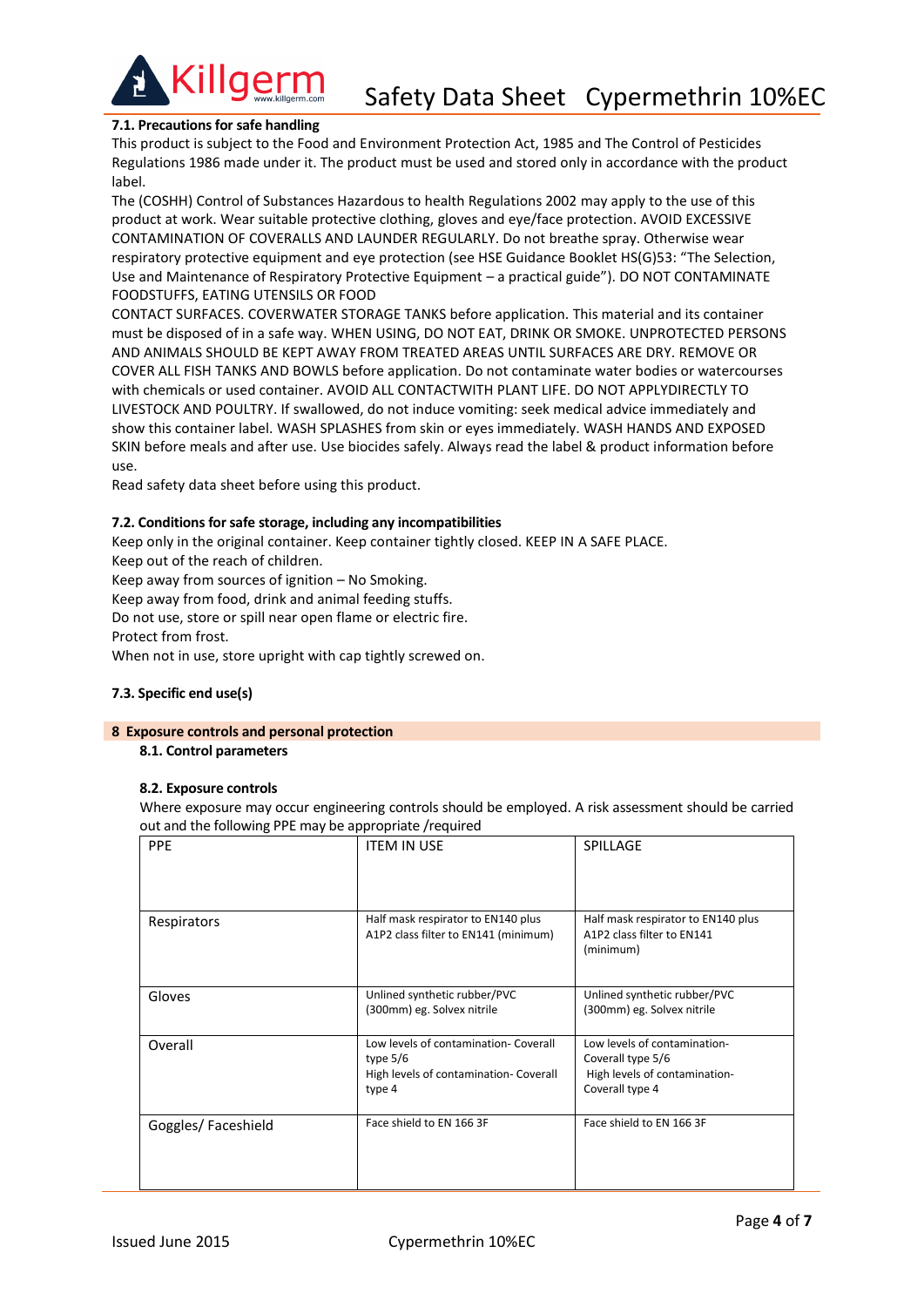

## **9 Physical and chemical properties**

**9.1. General information**

Appearance: Light brown coloured clear liquid Odour: Slight odour (irritating vapour) pH: Not applicable Density: 0.934 Flash Point:  $53^{\circ}$ C Flammability: Will burn at room temperatures to give toxic combustion products Boiling point/boiling range: not available Vapour density: not available Vapour pressure: not available Melting point/freezing point: not available Solubility in water: Forms a white emulsion in water Solubility in other solvents: not available Explosive properties: not available Combustibility: will burn Oxidising properties: Not an oxidising agent Evaporation rate: not available Partition coefficient: not available Decomposition temp: not available Auto-ignition temp: not available **10 Stability and reactivity**

- **10.1. Reactivity:** Flammable but not a reactive preparation.
- **10.2. Chemical stability:** Chemically stable
- **10.3. Possibility of hazardous reactions:** Not applicable
- **10.4. Conditions to avoid:** Extremes of temperature
- **10.5. Incompatible materials:**
- **10.6. Hazardous decomposition products:** Oxides of carbon and other toxic products

#### **11 Toxicological information**

#### **11.1 Information on toxicological effects**

- 1. Inhalation: Irritating to lungs and nasal passages.
- 2. Skin and eyes: Irritating to skin and eyes.
- 3. Ingestion: Hazardous if ingested in large quantities.
- 4. Symptoms of contact: A wide range of toxic effects including irritation, coughing, muscular spasms, tingling of skin and twitching.
- (a) Acute toxicity: Information has been derived from the properties of the individual ingredients.

(b) Corrosiveity/Irritation: See hazard classification data para 15

- (c) Sensitisation: contains no known skin or respiratory sensitizers.
- (d) Repeated dose toxicity: The product has not been tested. Repeated exposure to small quantities may affect certain organs.
- (e) Mutagenicity/Carcogenicity: Product does not contain any ingredients known to have such effects.
- (f) Reproductive toxicity: No available data

# **11.2 Other data:** see section 2.3

#### **12 Ecological information**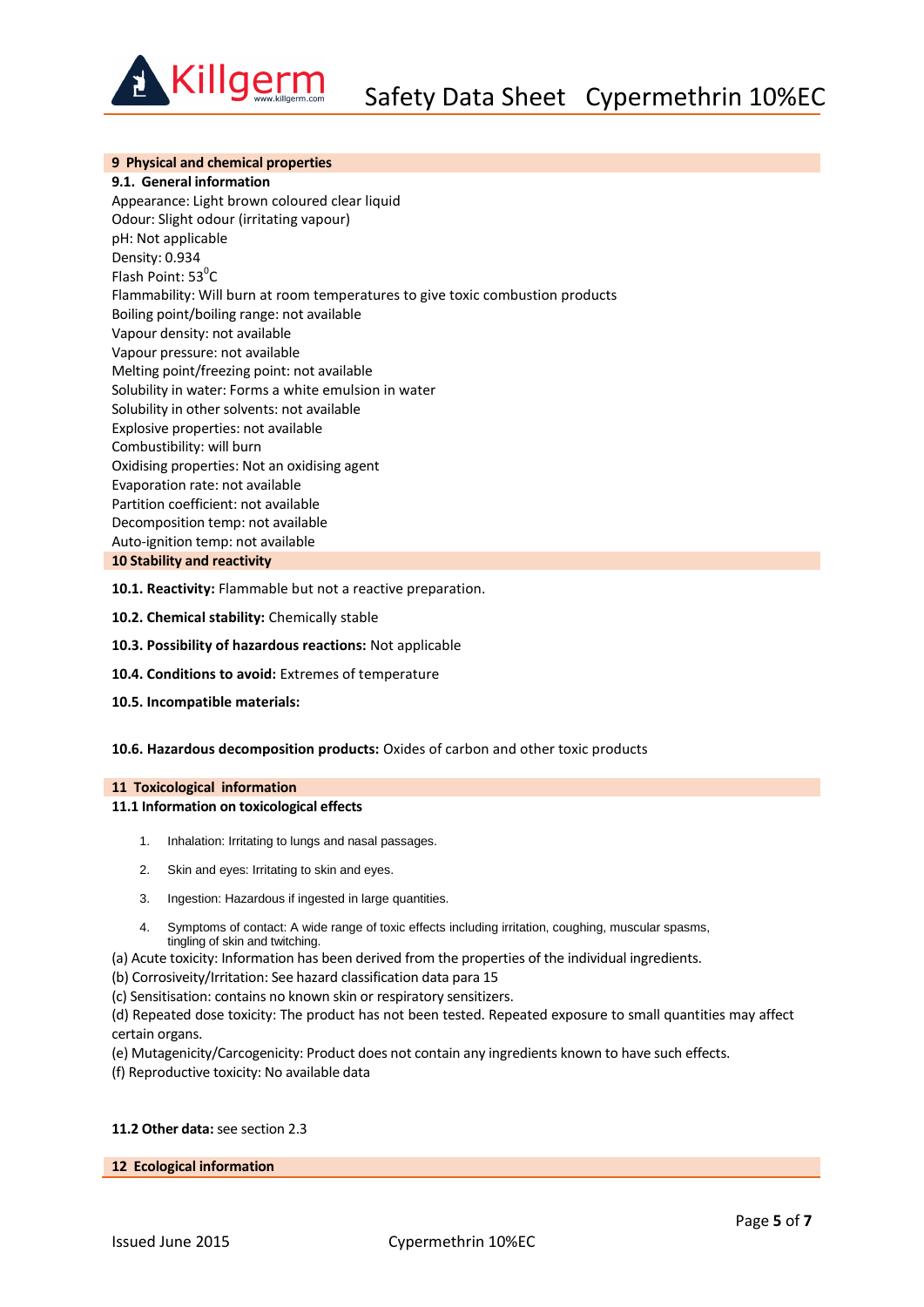

Killgerm

**12.1. Toxicity:** Ecological toxicity has been derived from the properties of individual ingredients. No testing has been carried out.

Ecological toxicity for ingredients is as follows

**Cypermethrin Ecological effects information :** Very toxic to aquatic life with long lasting effects. **48 H-EC50 - Daphnia magna [mg/l] :** 0.0003 **LC50-96 Hour - fish [mg/l] :** 0.0028 **IC50 72h Algae [mg/l] :** > 0.1

**Bees LD50 [μg/bee] :** 0.02 [24 h]

**12.2. Persistence and degradability:** not available

**12.3. Bioaccumulative potential:** Will not occur

**12.4. Mobility in soil:** not available

**12.5. Results of PBT and vPvB assessment:** not available

**12.6. Other adverse effects:** not available

**13 Disposal considerations**

## **13.1. Waste treatment methods**

**Empty containers**: Do not re-use – empty completely. Dispose of as controlled waste. Ensure containers are empty. Treat as hazardous waste. Use EWC (European Waste Catalogue) code 20 01 19 on consignment notes. Treat empty packaging as hazardous waste, use EWC code 20 01 19.

**Unused/recovered materials**: Do not dispose in domestic waste. Dispose of as controlled waste. Treat as hazardous waste. Use EWC code 20 01 19

**Contaminated PPE/ wipes/contaminated boxes/ spill control material**: Treat as controlled waste. For low levels of contamination, treat as non-hazardous waste. Use EWC code 15 02 03. For heavily contaminated items treat as hazardous waste and use EWC code 15 02 02\*. Contact supplier for advice on disposal matters.

### **14 Transport information**

**14.1. UN number:** UN no. 1993

**14.2**. **UN proper shipping name**:

**14.3**. **Transport hazard class(es)** : Class 3.3

**14.4**. **Packing group:** Packing Group III. **14.5**. **Environmental hazards:**

**14.6**. **Special precautions for user:** Flammable

### **14.7**. **Transport in bulk according to Annex II of MARPOL73/78 and the IBC Code:**

### **15 Regulatory information**

**15.1**. **Safety, health and environmental regulations/legislation specific for the substance or mixture:**

This preparation has been classified in accordance with The Chemicals (Hazard Information and Packaging for Supply) Regulations 2009: CHIP 4. These implement the Dangerous Preparations Directive- 99/35/EC. This Safety Data Sheet complies with CHIP 4 requirements and the Safety Data Sheets Directive 91/155/EEC (as amended by Directives 93/112/EC and 2001/58/EC). Refer to other relevant measures such as the Health and Safety at Work etc Act 1974 and the COSHH regulations and guidance.

The information contained in this data sheet does not constitute the user's own assessment of workplace risks as required by legislation.

Approved under The Control of Pesticides Regulations 1986. HSE no. 3136.